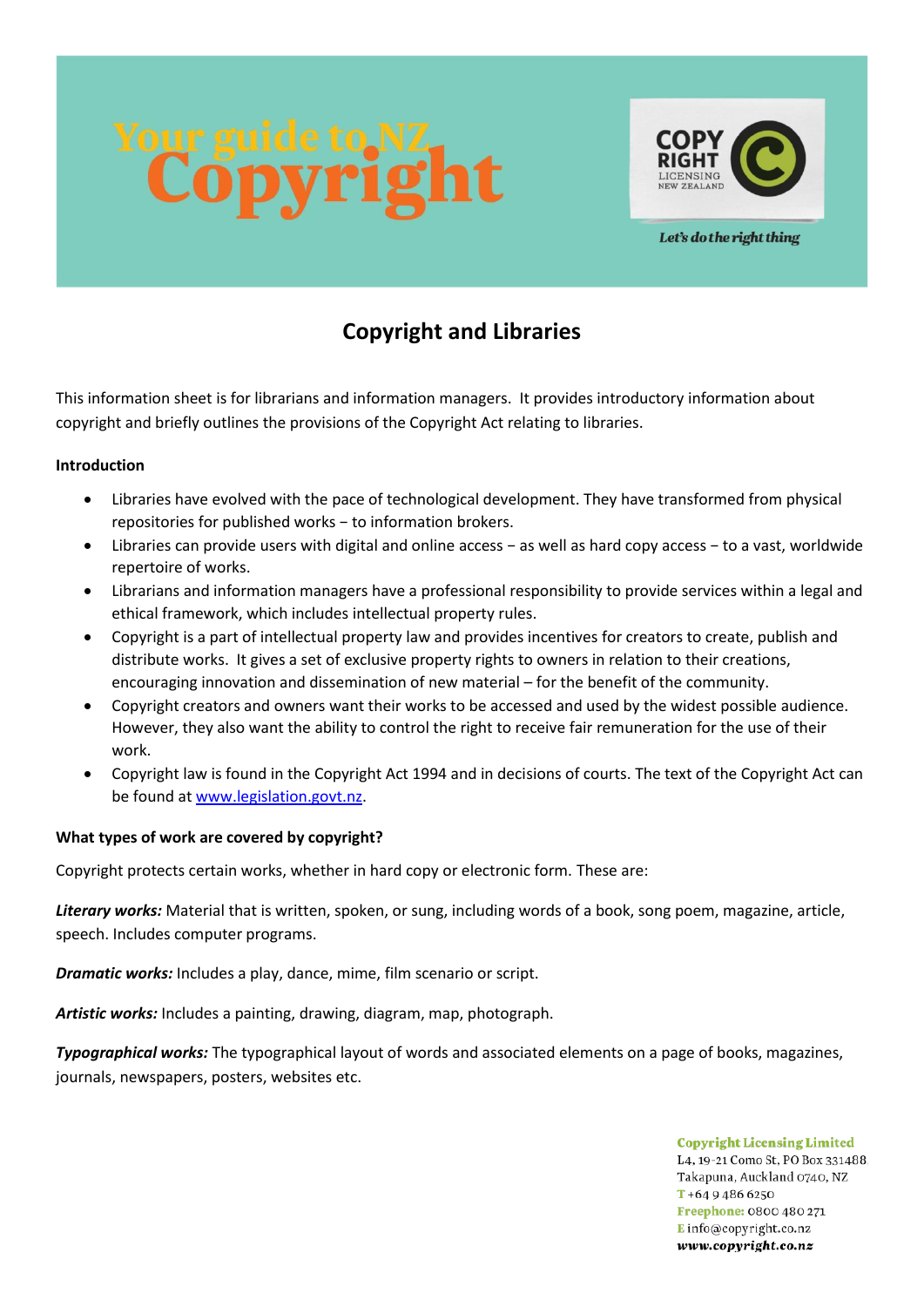*Musical works:* Musical compositions (scores and sheet music).

*Sound recordings*: A recording from which sounds may be reproduced, such as audio tapes, CDs.

*Films*: Moving images such as on a video or DVD, separate from underlying works such as scripts and music.

*Communication works*: Including radio and TV broadcasts and Internet transmissions, separate from the films, music and other material which they contain.

### **Rights of copyright owners**

Copyright owners have exclusive rights in relation to their work, to:

- **Copy** (photocopy, scan, record, download and store);
- **Issue copies to the public** (publish or distribute copies);
- **Perform, play** or **show** in public;
- **Communicate** to the public their work to the public (e.g. on radio, TV or the Internet);
- **Adapt** (e.g. translate a work from one language to another)

The Copyright Act qualifies copyright owner rights by allowing others, including libraries and archives, to use copyright works in certain circumstances (called "permitted uses"). The *Library Permitted Use Table* on page 5 of this information sheet summarises permitted uses relevant to the library and information sector.

#### **Who owns copyright?**

Usually, the creator of an original work will be the first owner of copyright in it. There are the following exceptions:

- where a work is created in the course of employment, the employer will be the owner;
- where someone commissions, and pays or agrees to pay for − a photograph, a computer program, painting, drawing, diagram, map, chart, plan, engraving, model, sculpture, film, or sound recording − the commissioner will be the owner.
- where works are made by Crown employees and contractors, the NZ government owns copyright (referred to as "Crown copyright").

These positions can be varied by agreement.

Often there is more than one copyright owner in a single work. For example, while the author of a book may own copyright in the literary work, the book publisher has rights in the typographical layout of the work which exist independently from the written work.

#### **How long does copyright last?**

In New Zealand, copyright in literary, dramatic, musical and artistic works lasts for the life of the author plus fifty years. A publisher's copyright (the copyright in the typographical layout of a published edition) lasts for 25 years. Other types of copyright material have different periods of protection.

#### **Material not protected by copyright**

A few specific types of "public" documents such as statutes, court judgments and official reports do not have copyright protection.

#### **Getting permission to use copyright works**

Generally, if you want to copy someone else's copyright work (or use it in any of the other restricted ways), you need permission from the copyright owner. This means you need to contact that person or company directly to negotiate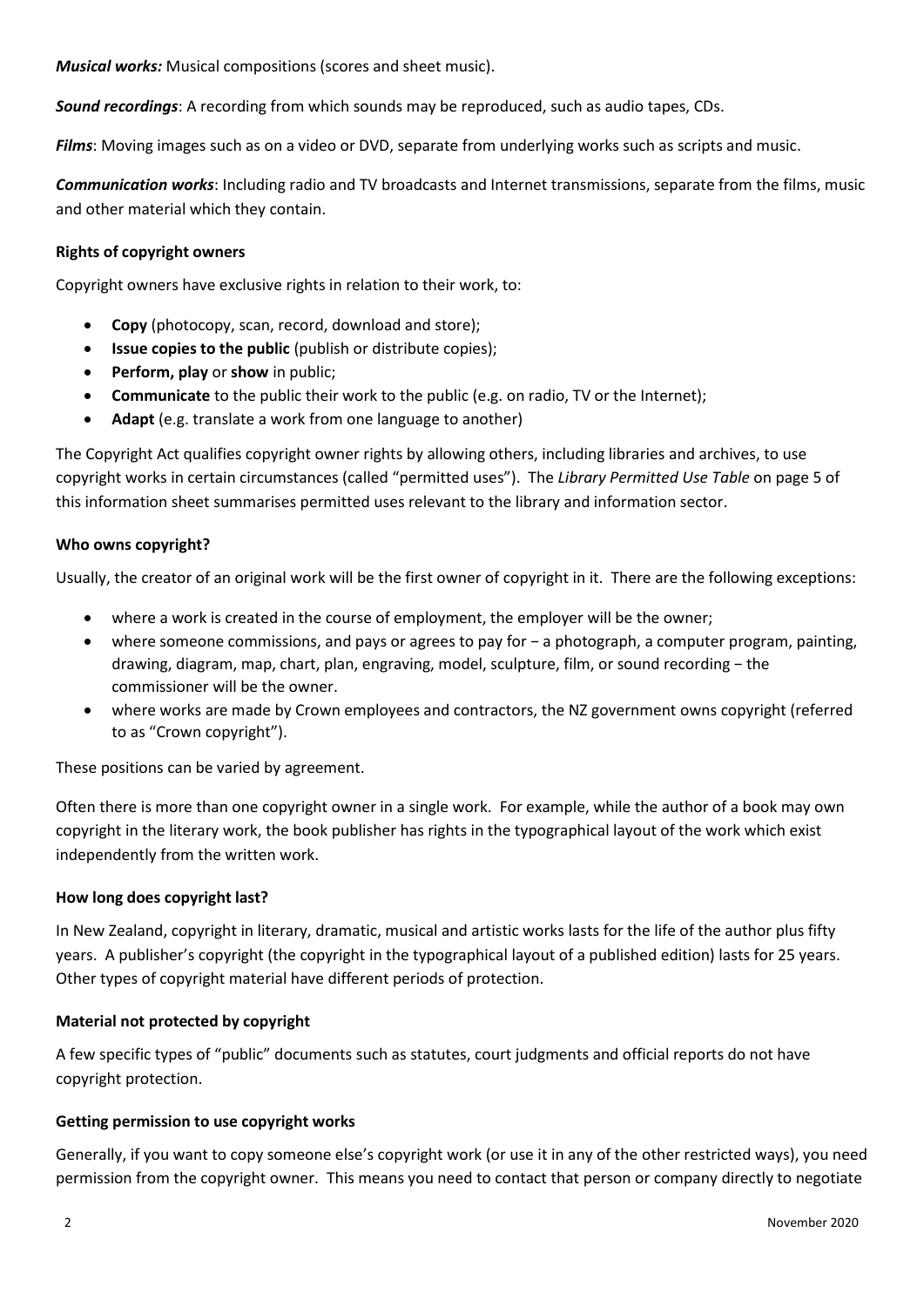permission. If there is more than one copyright owner in a single work, you may need permission from more than one person. It's a good idea to always get permission in writing.

In some cases, organisations can get licences from copyright collectives which give blanket permission to use copyright works in various ways (see paragraph 10).

# **Contracts**

Contracts may permit more (or less) use of copyright than is allowed under the Copyright Act. The terms of any contract you enter into covering the use of a work will have an impact on how you can use it. Contracts generally override the provisions of the Copyright Act.

Use of subscription materials, such as online databases, will be governed by contract terms. Website material will usually be accompanied by terms and conditions which must be adhered to.

# **When can you copy without permission?**

You don't need permission to use a copyright work if:

- *The work is no longer protected by copyright*. If the period of protection has expired, usual copyright rules no longer apply. Take care in determining whether copyright in a work has expired. If in doubt, assume that every work is covered by copyright.
- *Only an insubstantial part of the work is used*. "Insubstantial" covers a small and unimportant part of a work. Use caution when assessing substantiality. In most cases, research, study and other uses will call for use of a substantial or important part.
- *A copyright exception applies* There are special circumstances in the Copyright Act where a person may deal with a copyright work without permission. These include:
	- o Fair dealing for criticism, review and news reporting;
	- o Fair dealing for research or private study;
	- o Certain educational uses; and
	- o Certain public administration uses.

There are also special privileges for libraries and archives which allow them to copy certain types and amounts of copyright material for their clients, for their own collections and for other libraries. See the *Library Permitted Use Table* below.

# **Blanket licences**

Often the permitted uses inthe Copyright Act do not give organisations the access they require to use copyright works for education or business purposes. There are a number of licensing schemes available that extend what can be doneunder copyright law. These include:

- Licence to copy from printed published works: Copyright Licensing Limited [http://www.copyright.co.nz/.](http://www.copyright.co.nz/)
- Licence to copy television and radio broadcasts: Screenrights [www.screenrights.org/.](http://www.screenrights.org/)
- Licence to copy, perform and make recordings of musical works: The Australasian Performing Rights Associatio[n http://www.apra.co.nz/.](http://www.apra.co.nz/)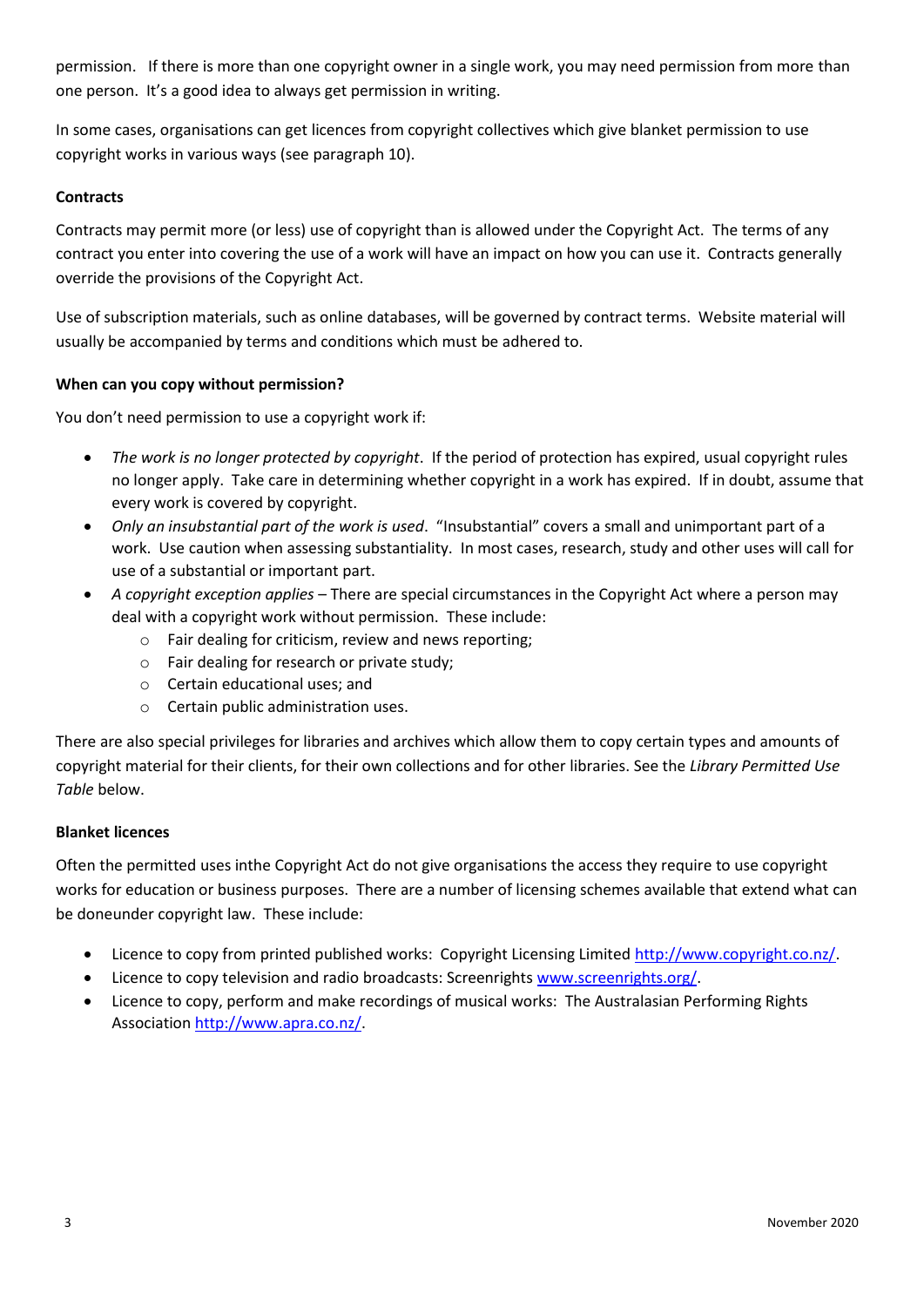

# **Library Permitted Use Table**

This table sets out the provisions under the Copyright Act relevant to the library sector. The library provisions are available to "prescribed libraries", including the National Library, Parliamentary Library, certain educational and government libraries and other non-profit libraries prescribed under regulations. If you are in any doubt about the status of your library it is advisable to check before you copy.

| Type of work                                        | What you can do                                                     | <b>Important limitations</b>                                                                                                                                                                                                                                                                                                                                                                                                                                                                                                                                                                                                                            | <b>Section</b> |
|-----------------------------------------------------|---------------------------------------------------------------------|---------------------------------------------------------------------------------------------------------------------------------------------------------------------------------------------------------------------------------------------------------------------------------------------------------------------------------------------------------------------------------------------------------------------------------------------------------------------------------------------------------------------------------------------------------------------------------------------------------------------------------------------------------|----------------|
| Literary, dramatic, musical<br>work: published book | Copying for library user's<br>research or private study<br>purposes | No person can be supplied on the same occasion with more than one copy.<br>Copying must be at specific request of the individual user (or another prescribed library user) for their own purposes.<br>The copy cannot be further copied.<br>Copying limited to a "reasonable proportion" of book or one article in a periodical. More than one article may be copied<br>from the same issue if they relate to the same subject matter.<br>Includes artistic work only if included in work copied (not as a standalone image).<br>Library may charge no more than copying cost and a reasonable contribution to expenses.<br>Excludes computer programs. | $51 - 53$      |

#### **Copyright Licensing Limited**

L4, 19-21 Como St, PO Box 331488. Takapuna, Auckland 0740, NZ  $T + 6494866250$ Freephone: 0800 480 271 E info@copyright.co.nz www.copyright.co.nz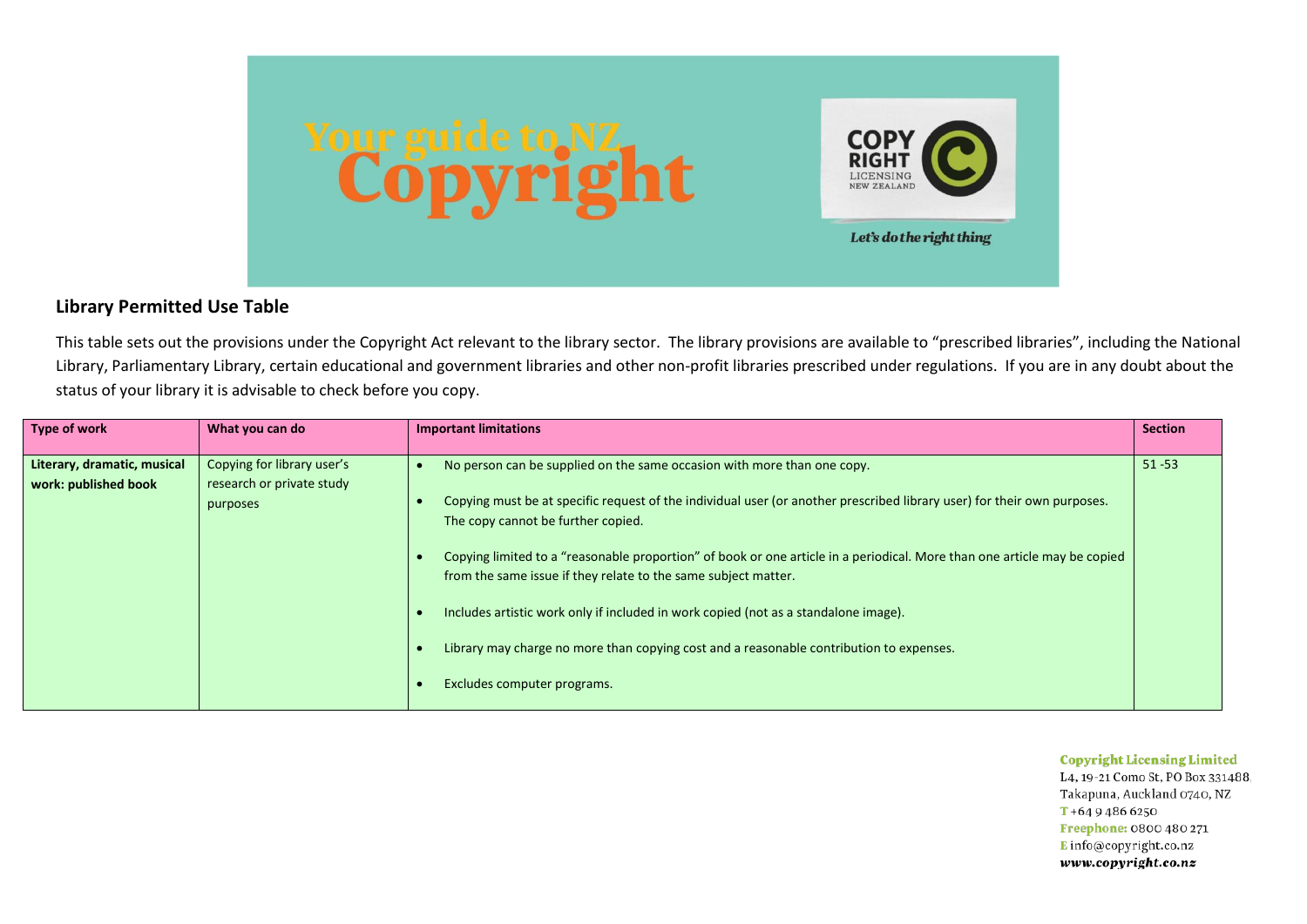|                                                     |                                                                                                                         | When a digital copy is supplied, the librarian must give the user a written notice setting out terms of use of the copy.<br>$\bullet$<br>Any additional copy made in the digital copying process must be destroyed as soon as practicable.                                                                                                                                                                                                                                                                                                                                                                                                                        |     |
|-----------------------------------------------------|-------------------------------------------------------------------------------------------------------------------------|-------------------------------------------------------------------------------------------------------------------------------------------------------------------------------------------------------------------------------------------------------------------------------------------------------------------------------------------------------------------------------------------------------------------------------------------------------------------------------------------------------------------------------------------------------------------------------------------------------------------------------------------------------------------|-----|
| Literary, dramatic, musical<br>work: published book | Copying for collections of other<br>prescribed libraries, where work<br>unavailable for purchase                        | Librarian of other library must have been unable to obtain the work at an ordinary commercial price within preceding 6<br>months. Record of copying to be kept.<br>Copyright owner may inspect record and may request payment of equitable remuneration.<br>$\bullet$<br>Includes artistic work only if included in work copied (not as a standalone image).<br>Excludes computer programs.<br>$\bullet$<br>When a <i>digital</i> copy is supplied, any additional copy made in the digital copying process must be destroyed as soon as<br>$\bullet$<br>practicable.                                                                                             | 54  |
| Any item in library<br>collection                   | Copying for preservation or<br>replacement in own library                                                               | A copy (other than digital copy), may be made and placed in the library collection in addition to or in place of the item,<br>but can only be made where not reasonably practicable to purchase a copy of the item to fulfil the purpose.<br>Digital copy can only be made for preservation in your own library if (a) the original item is at risk of loss, damage or<br>$\bullet$<br>destruction, (b) the copy replaces the original item (c) the original item is not accessible to the public (except if research<br>requires access to original), and (d) it is not reasonably practicable to purchase a copy of the original item to fulfil the<br>purpose. | 55  |
| Any item in library<br>collection                   | Copying for replacement of an<br>item that has been lost,<br>destroyed, or damaged in<br>another prescribed library     | A copy (other than digital copy), may be made only be made where not reasonably practicable to purchase a copy of<br>the item to fulfil the purpose.<br>Digital copy can only be made for this purpose if it is not reasonably practicable to purchase a copy of the original item<br>to fulfil the purpose.                                                                                                                                                                                                                                                                                                                                                      | 55  |
| <b>Unpublished works</b>                            | Copying for library user's<br>research or private study<br>purposes                                                     | Limitations as per ss $51 - 53$ .<br>$\bullet$<br>Not allowed if copyright owner has prohibited copying.<br>$\bullet$<br>Library may charge no more than copying cost and a reasonable contribution to expenses.<br>$\bullet$                                                                                                                                                                                                                                                                                                                                                                                                                                     | 56  |
| <b>Digital work</b>                                 | Communication of a digital copy<br>(e.g. via e-mail, onsite access,<br>remote access) to authenticated<br>library users | • The librarian must have obtained the digital copy lawfully.<br>The librarian must ensure that that each user is given written information about copying and communication limits<br>under the Copyright Act.                                                                                                                                                                                                                                                                                                                                                                                                                                                    | 56A |